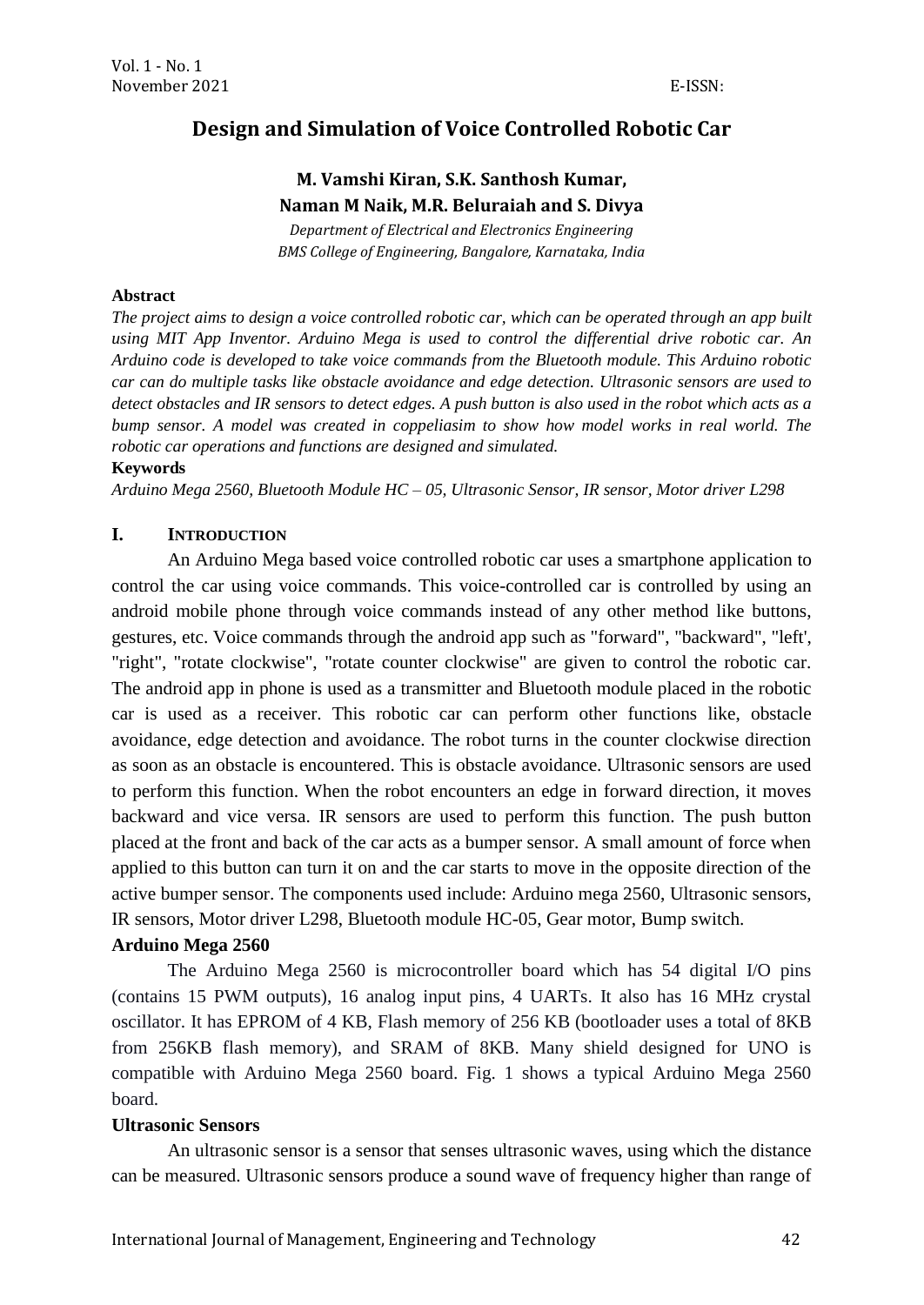human hearing, this wave is sent through transducer and received after being hit by the object. The time taken for the ultrasonic wave to reach transducer is considered and distance is measured. Fig. 2 shows typical ultrasonic sensor, HC – SRO.

## **IR Sensors**

An IR sensor emits infrared light in order to sense any object in the surroundings. It consists of an IR transmitter (Infrared LED) and an IR receiver (Infrared Photodiode). IR transmitter emits infrared light to the surrounding, some of the light gets reflected and photodiode senses the reflected IR radiation. The output voltage received from the sensor is directly proportional to the IR light received by photodiode. Fig. 3 shows a typical IR sensor **Motor Driver L298**

L298 motor driver is a high-powered version of the L293 motor driver IC. L298 motor driver can control two dc motors. It consists of two enable pins to enable the motor. It consists of 4 input pins, each motor is connected to 2 input pins. Using this motor driver, the speed and direction of two dc motors can be controlled. Fig.4 shows a typical motor driver IC L298.

## **Bluetooth Module HC-05**

HC - 05 is used for wireless Bluetooth communication. It uses UART communication to communicate with microcontrollers like Arduino. It can also be used in master/slave configuration. HC - 05 has built-in antenna for communication. It uses 9600 as baud rate. Fig. 5 shows a typical Bluetooth module HC–05.

## **Gear Motor**

Geared DC Motor is just a DC motor to which gear assembly is attached. The gear assembly used to reduce speed and increase torque. Using different combination of gears in a gear motor, its speed can be varied to desired value. Fig. 6 shows a typical DC geared motor.

## **Bump Switch**

Bump Switch Bump switches are similar to push button, it helps to avoid obstacles and to function as collision detector. Pressing the push-button implies ON and releasing the button implies OFF. Fig. 7 shows a typical bump switch.

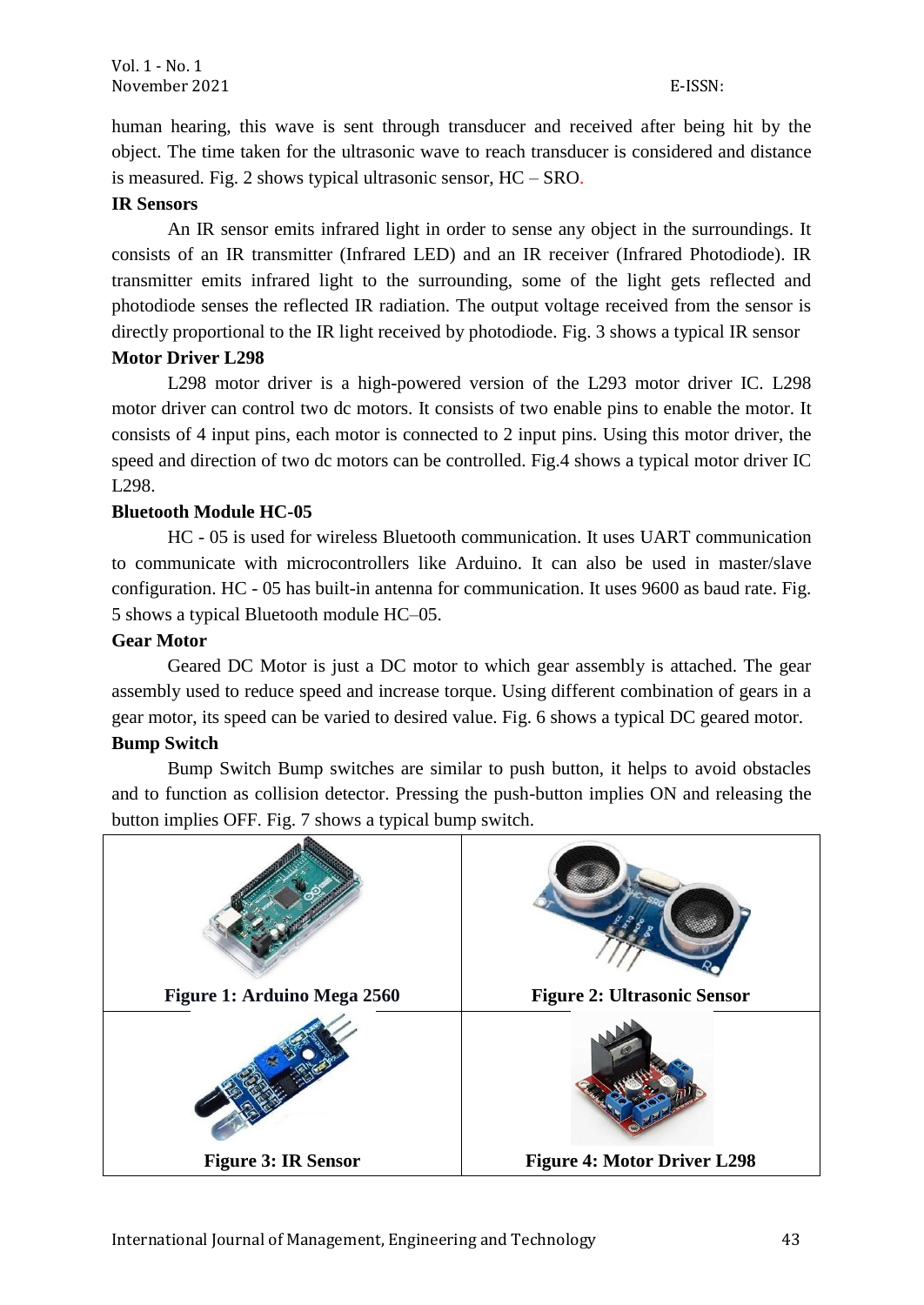

**II. BLOCK DIAGRAM**



**Figure 8: Block Diagram**

Fig. 8 shows the block diagram of a voice controlled robotic car. There are two sections in the block diagram representation: Transmitting section and the Receiving section.

Transmitting section includes a mobile phone which is Bluetooth enabled. An app is built through MIT app inventor to control the robot through voice commands. The receiving section has the voice controlled robotic car and has Bluetooth module in it. The Bluetooth module receives the instructions from mobile app and sends these instructions to Arduino Mega. An Arduino code is developed to take voice commands from the Bluetooth module. Arduino Mega is connected to L298 motor driver, Ultrasonic sensors and IR sensors. Motor driver is connected with four gear motors. Ultrasonic sensor is used for obstacle avoidance and IR sensor is used for edge detection

### **III. METHODOLOGY**

#### **a) App Design**

An App was built using the MIT App Inventor, this android app connects to the circuit through Bluetooth and can send voice commands to the robotic car. There are two steps to build an app in MIT App Inventor, Backend app design and the front end app design. a) Backend Program for the App: Backend programming is where the functionality of the app is described through a programming language (Blocks in MIT app inventor). Fig. 9 shows the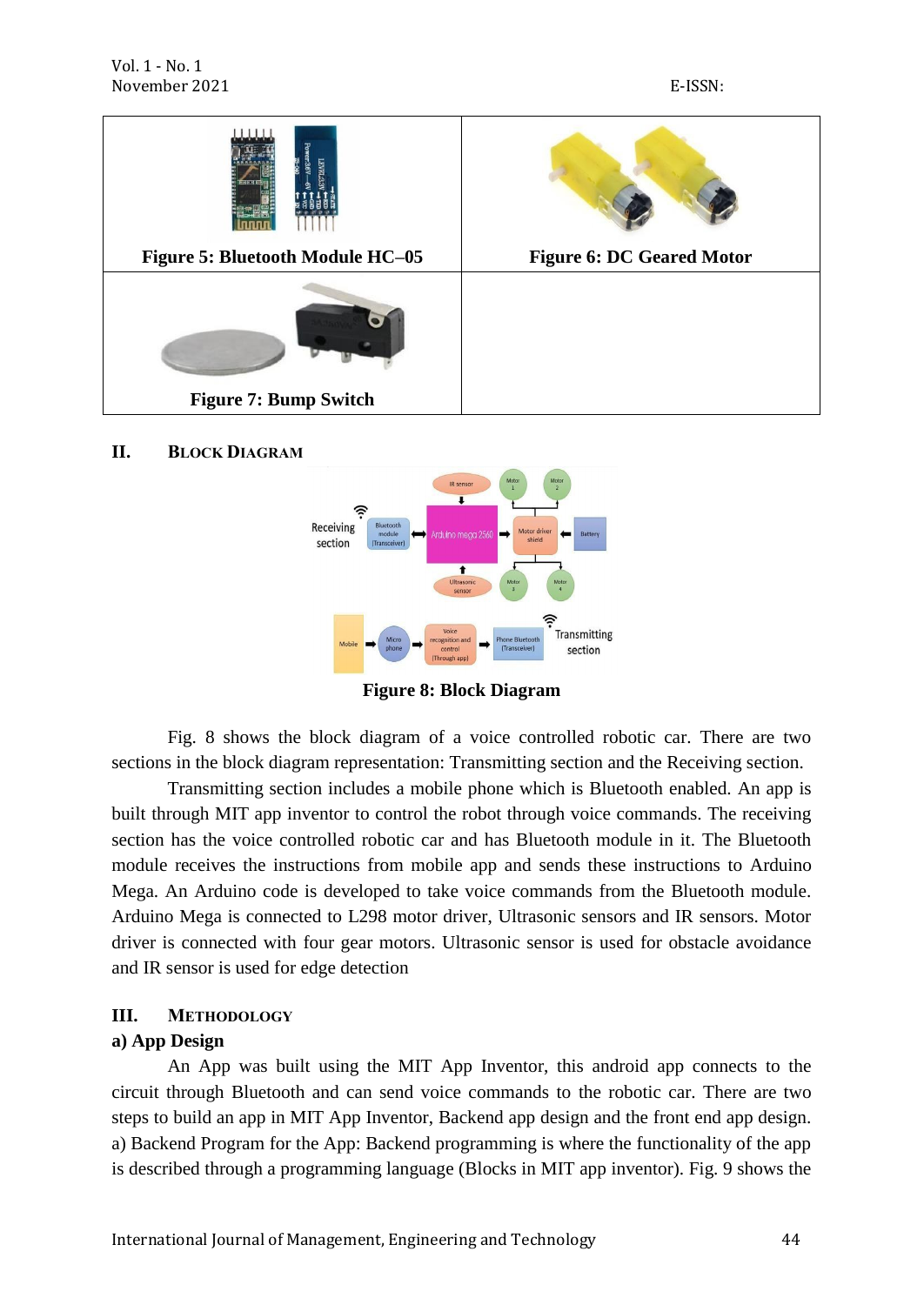backend code of the voice controlled android app. Through this code the app can perform the following functions:



**Figure 9: Backend Program of the App**

- 1. Show nearby Bluetooth devices.
- 2. Connect to nearby Bluetooth device.
- 3. Show whether it is "Connected" or "Not Connected".
- 4. Take voice commands and transfer it to Bluetooth module.
- 5. Show the command it has received from voice as text using speech to text function.

# **b) App Frontend**

The App frontend is the outer look of an app. When a user installs the app, the interface he sees is called front end.



# **Figure 10(a)**

Fig. 10 (a) shows how the app looks like for a user when Bluetooth is not connected. The Bluetooth button should be clicked to connect to nearby Bluetooth device.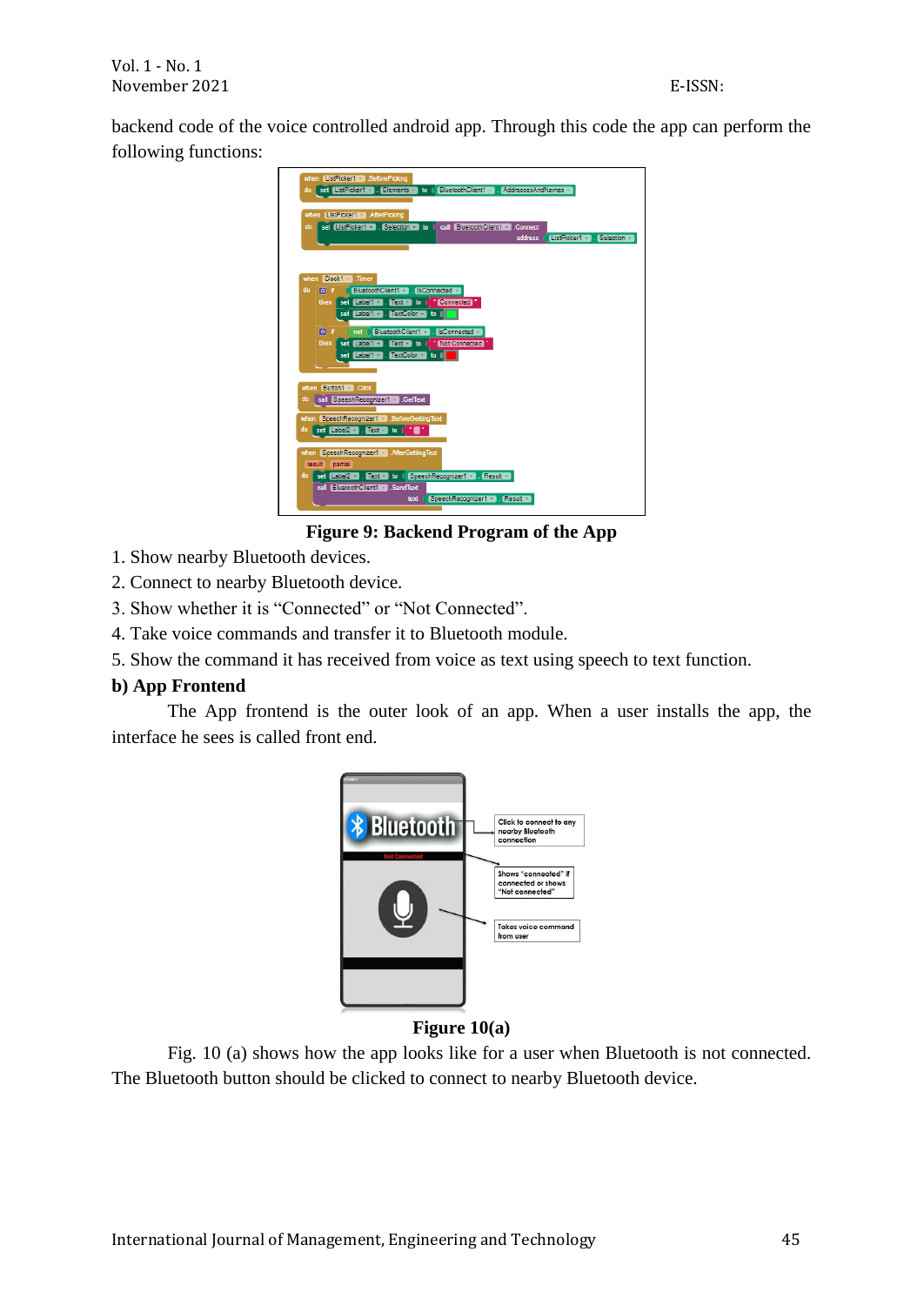

## **Figure 10(b)**

Fig. 10 (b) shows how the app looks like for a user when Bluetooth is connected. After connecting, voice commands can be given by pressing the microphone button. The voice command given is then sent to connected Bluetooth module. The voice is converted into text by speech to text function and is displayed

# **IV. FLOWCHART AND SIMULATION MODEL**

# **A. Flowchart of Model**

The complete flowchart of the model is as shown in the Fig. 11. Same flowchart is followed for both Arduino Mega code and Lua code used for Coppeliasim.

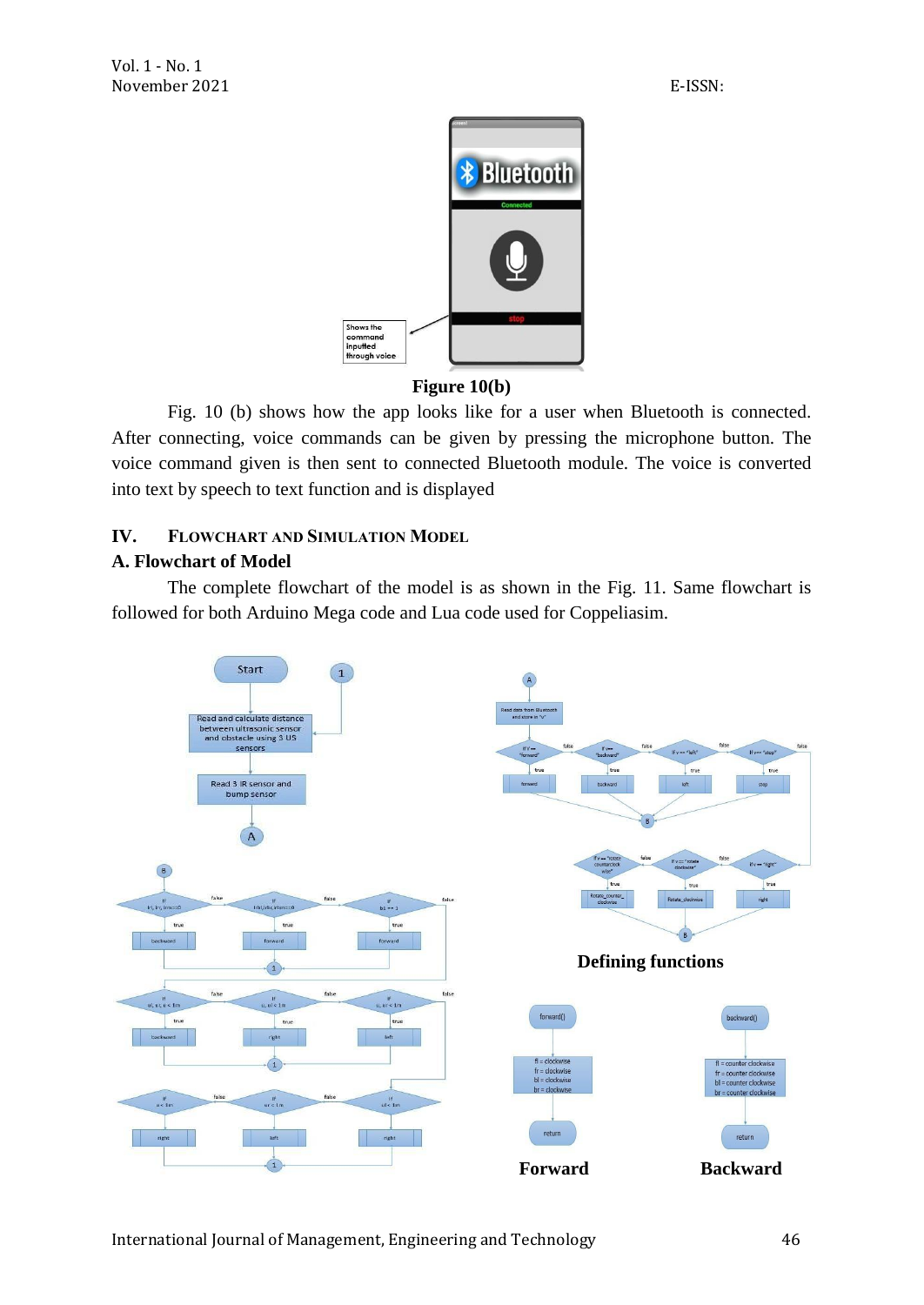

**Clockwise Counter Clockwise**

**Figure 11: Flowchart of the model**

**B. Proteus Model**



**Figure 12: Circuit in Proteus Software**

Fig. 12 shows the circuit in Proteus software. The circuit consists of the following components.

- 1. Arduino mega 2560 1 unit
- 2. Ultrasonic sensor 3 units
- 3. IR senor  $-3$  units
- 4. Motor driver L298 2 units
- 5. Bluetooth module HC-05 1 unit
- 6. Logic state  $-3$  units
- 7. Potentiometer  $(1k\Omega)$  3 units
- 8. Voltage supply  $-2$  units
- 9. DC geared motor  $-3$  units
- 10. Push button 1 unit

Edge cannot be shown in simulation so logic states are used, which is connected to test pin. The test pin will be at logic high by default which in turn tells us that edge is not detected and when edge is detected, it will turn to logic zero. Similarly, distance of the obstacle varies depending on resistance of potentiometer. So that robotic car can feel that has encountered an obstacle.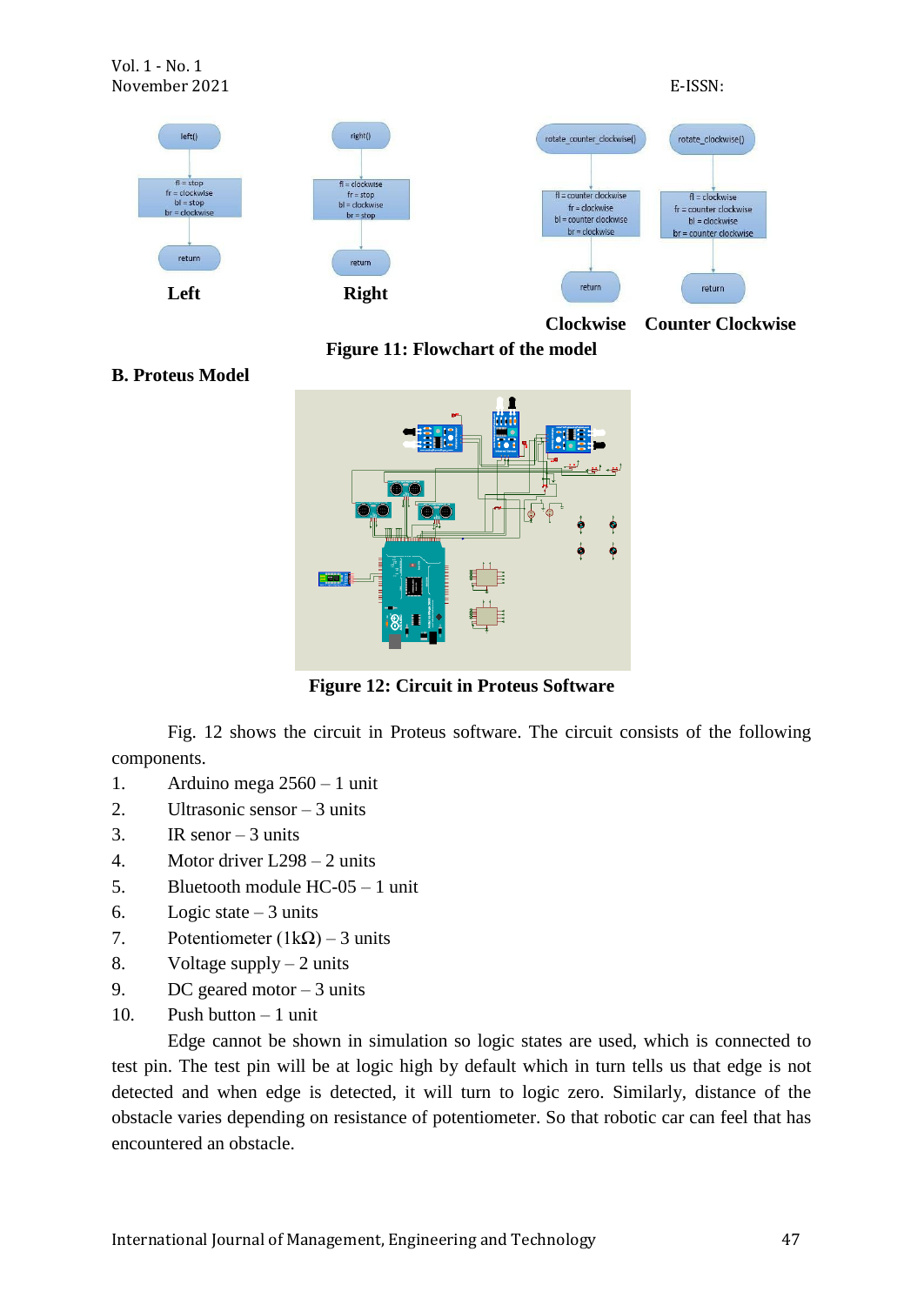Two motor drivers are used to control four DC geared motors. Three Ultrasonic sensors (Left, Middle and Right) are used to detect the obstacle. Three IR sensors (two in the front, one at the back) are used to detect edge in front and back of the robotic car. Bluetooth module is used to receive all the voice commands from the android app and send all instructions to Arduino Mega.

# **C. Coppeliasim Model**



**Figure 13: Robotic Car Model in Coppeliasim**

Coppeliasim is a very efficient robot simulator. It has wide range of elements, sensors, modules and it supports ROS (Robot Operating System). The tool was used to test algorithm of the robot car. The module was created in solid works and then converted it into Universal Robot Description Format (URDF). It was then imported to Coppeliasim. The module uses three proximity sensors (cone type with max distance of 0.2 m and offset of 0.05 m, which act as ultrasonic senor) used to avoid obstacle and there are six proximity sensors, three at the front and three at the back (ray type with max distance of 0.4 m and offset of 0.01 m, which act as IR sensor) and finally a plane back is placed in robotic car which functions as a bump sensor. A child script (non threaded) is created and code is written for it. Fig. 13 shows the robotic car creation using Coppeliasim environment

# **V. RESULTS AND DISCUSSION**

Once the circuit is built, the Bluetooth module is connected to the android app through Bluetooth. Then instructions such as left, right, forward, backward, turn clockwise, turn counter clockwise are given as voice commands through mobile app. The Bluetooth module senses the signals from mobile app and pass instructions to Arduino Mega to perform respective tasks. Table I indicate the working of differential drive with DC Geared Motor.

| <b>Instructions</b>      |                         | Fore left motor   Fore right motor   Rear left motor   Rear right motor |                     |                   |
|--------------------------|-------------------------|-------------------------------------------------------------------------|---------------------|-------------------|
| Forward                  | CW                      | CW                                                                      | CW                  | $\gamma_{\rm W}$  |
| <b>Backward</b>          | <b>CCW</b>              | <b>CCW</b>                                                              | <b>CCW</b>          | CCW               |
| Left                     | Stop                    | CW                                                                      | Stop                | CW                |
| Right                    | $\overline{\rm CW}$     | Stop                                                                    | $\overline{\rm CW}$ | Stop              |
| Rotate clockwise         | CW                      | <b>CCW</b>                                                              | CW                  | <b>CCW</b>        |
| Rotate counter clockwise | $\overline{\text{C}}$ W | CW                                                                      | CCW                 | $\lnot\mathrm{W}$ |

**Table 1: Working of Differential Drive FED DC Geared Motors**

Here CW – Clockwise, CCW – Counter Clockwise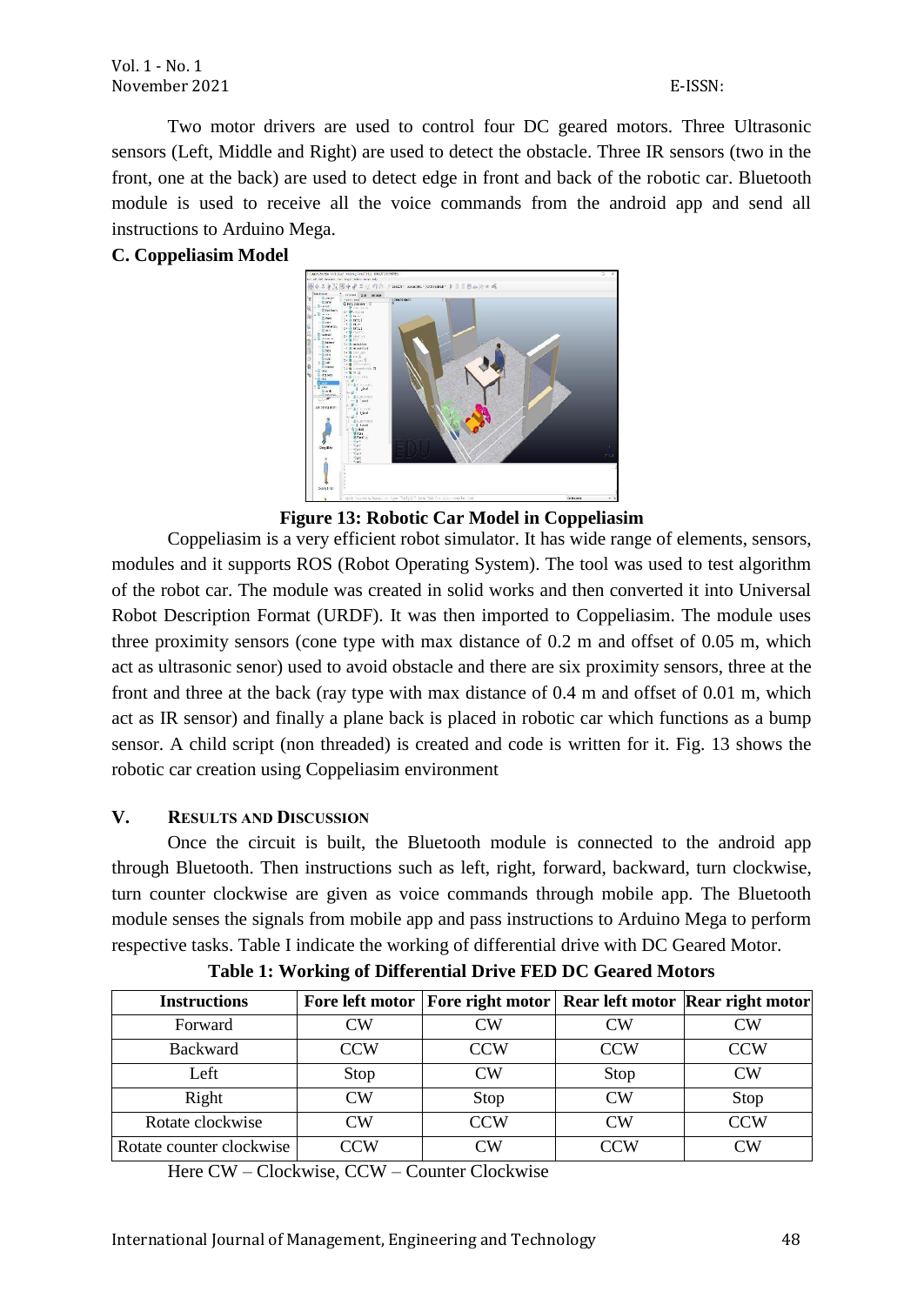| <b>Table 2: Working of IR Sensor and Bump Sensor</b> |             |                     |                    |                    |                 |  |  |  |
|------------------------------------------------------|-------------|---------------------|--------------------|--------------------|-----------------|--|--|--|
| <b>IR</b> sensor                                     | Left sensor | <b>Right sensor</b> | <b>Back sensor</b> | <b>Push button</b> | <b>Function</b> |  |  |  |
|                                                      | LOW         | Low                 | High               | Off                | <b>Backward</b> |  |  |  |
|                                                      | High        | High                | Low                | Off                | Forward         |  |  |  |
|                                                      | High        | High                | High               | On                 | Forward         |  |  |  |

Table II indicate the working of IR sensor and bump sensor.

Three IR sensors are used in the model which checks for any edge and turns accordingly. There is a push button in the circuit which function as bumper circuit. When a small amount of force is applied to this bumper switch, robotic car starts moving in the direction opposite to the active bumper switch.

Table III indicate the working of Ultrasonic Sensor There are three ultrasonic sensors in the model which checks if any obstacle is front of car. Ultrasonic sensors used in robotic car function only when distance between obstacle and sensor is less than 100cm.

| <b>US</b> sensor            | Left sensor | <b>Mid sensor</b> | <b>Right sensor</b> | <b>Function</b> |
|-----------------------------|-------------|-------------------|---------------------|-----------------|
|                             | <100cm      | <100cm            | $<$ 100 $cm$        | <b>Backward</b> |
| $\mathcal{D}_{\mathcal{L}}$ | <100cm      | $<$ 100 $cm$      | >100cm              | Right           |
| 2                           | >100cm      | <100cm            | $<$ 100 $cm$        | Left            |
|                             | <100cm      | >100cm            | >100cm              | Right           |
|                             | >100cm      | $<$ 100 $cm$      | >100cm              | Right           |
| 6                           | >100cm      | >100cm            | $<$ 100 $cm$        | Left            |

**Table 3: Working of Ultrasonic Sensor**

## **VI. CONCLUSION**

This paper presents the design and simulation of voice controlled robotic car. IoT is a rapidly growing field. This project is a proof of what IoT can create. An android app was built to give voice commands to the robotic car. A model was built in proteus, and results were verified for correctness. Another model was built in Coppeliasim which showed the model in the real world. This robotic car not only follows voice instructions but also avoids obstacles and avoids edges. This model has a variety of applications in the present market.

# **VII. FUTURE ENHANCEMENTS**

The future scope of the work includes introduction of LIDAR (Light Detection and Ranging) in the circuit for automatic functioning and build the hardware prototype of the model for applications such as wheel chairs, and automatic vacuum cleaners, etc.

# **IX. REFERENCES**

- [1] Meghana, M., et al. "Hand Gesture Recognition and Voice Controlled Robot." *Materials Today: Proceedings*, vol. 33, 2020.
- [2] Paul, Souvik, et al. "Arduino based, Bluetooth Controlled Rc Car." *International Journal of Computer Science & Communication*, vol. 11, no. 1, 2019, pp. 7-13.
- [3] Mahesh Reddy, P., et al. "Intuitive Voice Controlled Robot for Obstacle, Smoke and Fire Detection for Physically Challenged People." *International Conference on Trends in Electronics and Informatics*, 2020.